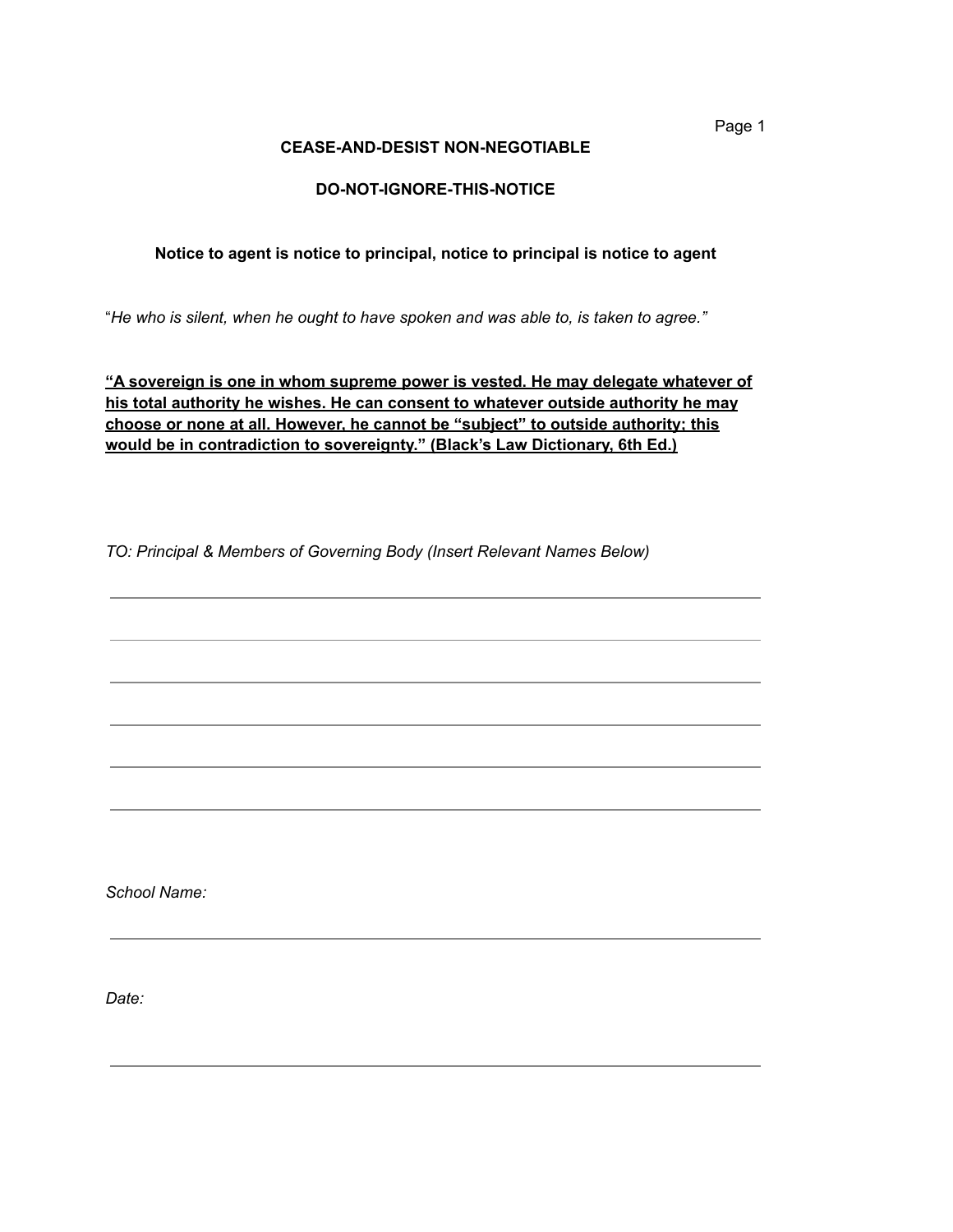#### **NOTICE-OF-LIABILITY-FOR-HARM-AND-DEATH**

# **SILENCE-IS-ACQUIESCENCE,-AGREEMENT-AND-DISHONOUR Time Sensitive Document Estoppel Conditions Apply Upon Default**

## **NOTICE-TO-PRINCIPAL-IS-NOTICE-TO-AGENT; NOTICE-TO-AGENT-IS-NOTICE-TO-PRINCIPAL**

**Applicable to All Successors and Assigns**

*Dear (Insert School Principal Name and Members of Governing Body Name*s Below)

**,**you are hereby notified that this legal and lawful Notice of Liability for Harm and/or Death intends to enlighten and inform you of the law and evidence on which you will be held liable for any harm and or suffering and or disability and or death that arises from the implementation by you of Non-Pharmaceutical and Pharmaceutical measures on your school premises. It is not intended to cause you distress or harm.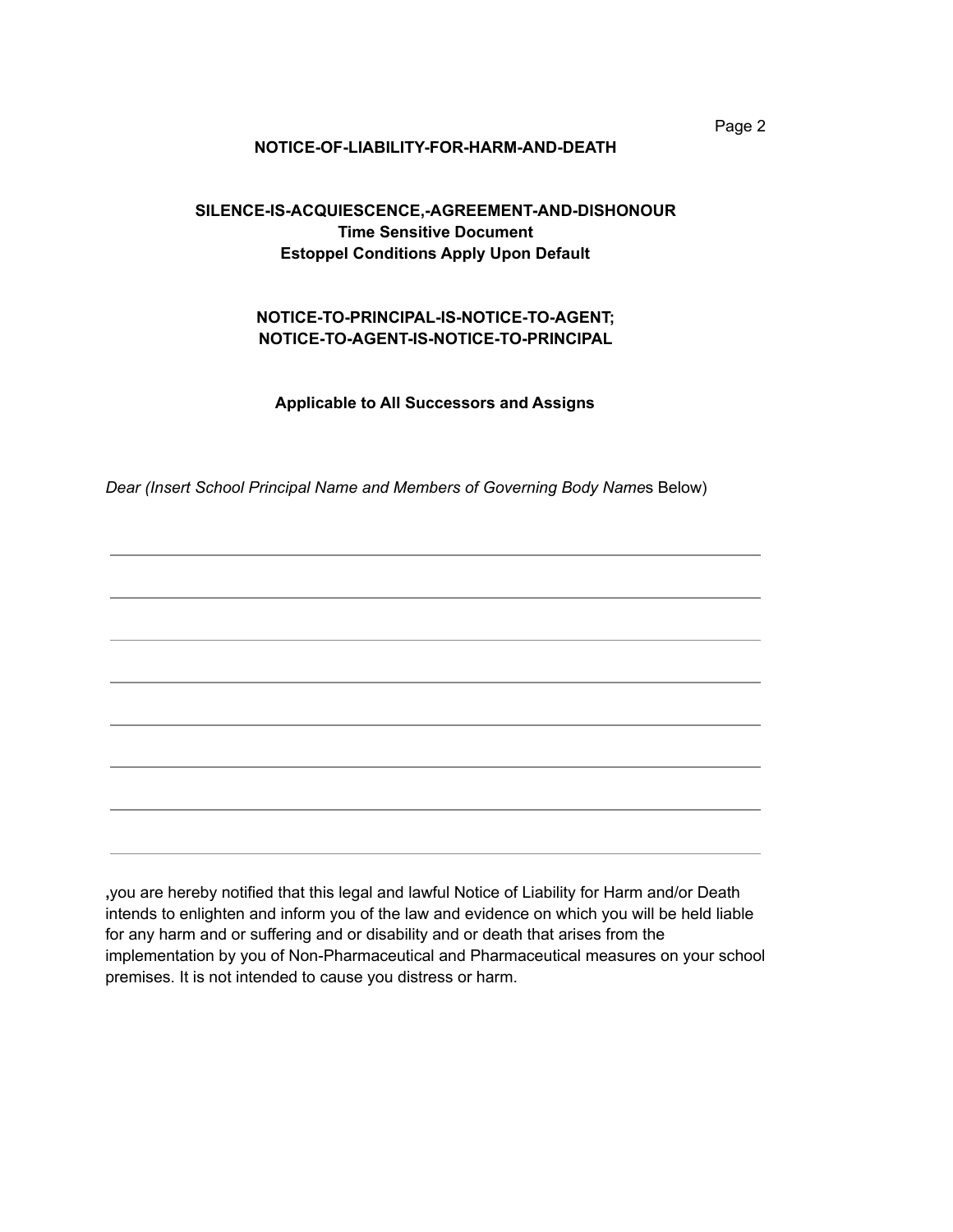*Title 18 U.S.C., Section 242 Deprivation of Rights Under Color of Law: Whoever, under color of any law, statute, ordinance, regulation, or custom, willfully subjects any person in any State, Territory, Commonwealth, Possession, or District to the deprivation of any rights, privileges, or immunities secured or protected by the Constitution or laws of the Republic of South Africa, or to different punishments, pains, or penalties, on account of such person being an alien, or by reason of his color, or race, than are prescribed for the punishment of citizens, shall be fined under this title or imprisoned not more than one year, or both; and if bodily injury results from the acts committed in violation of this section or if such acts include the use, attempted use, or threatened use of a dangerous weapon, explosives, or fire, shall be fined under this title or imprisoned not more than ten years, or both; and if death results from the acts committed in violation of this section or if such acts include kidnapping or an attempt to kidnap, aggravated sexual abuse, or an attempt to commit aggravated sexual abuse, or an attempt to kill, shall be fined under this title, or imprisoned for any term of years or for life, or both, or may be sentenced to death.*

*I/We believe that you are involved in either the decision making and/or practical elements in the rolling out of experimental Pfizer Gene Therapies and any other Covid-19 vaccine to children.*

*The JCVI has said these are not safe for healthy Children and the MHRA Yellow Card scheme has already [documented](https://coronavirus-yellowcard.mhra.gov.uk/) over 1600 deaths following 'Covid 19 vaccinations' as well* as over 1 million adverse reactions in the UK alone as a result of these jabs. Details can be *found here: https://coronavirus-yellowcard.mhra.gov.uk/*

*I/We will hold you (Insert School Principal & Governing Body Members Name Below)*

*PERSONALLY & CRIMINALLY responsible should any harm come to a child as a result of your actions.*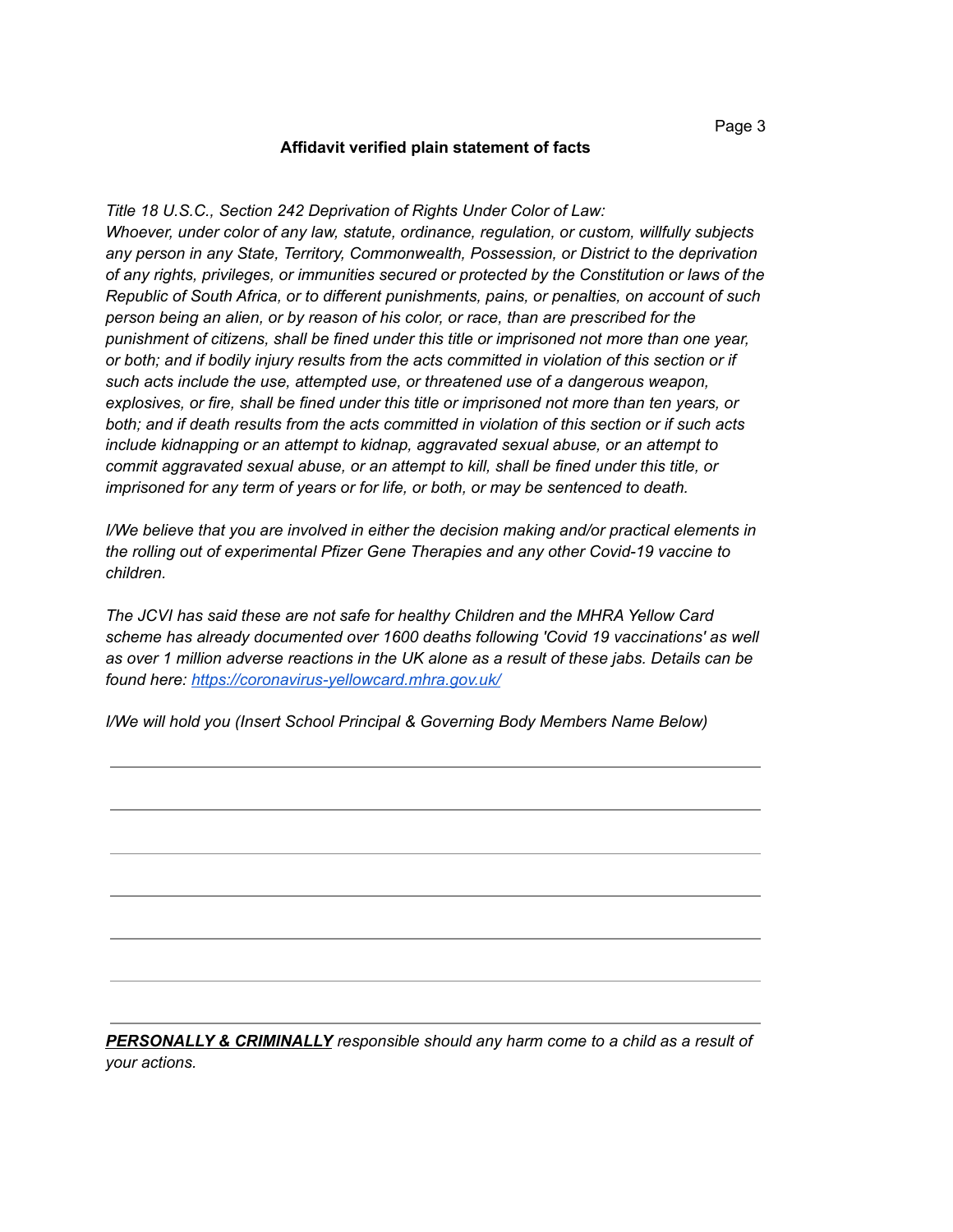*I/We have made you aware of the adverse reactions on the Yellow Card scheme and you* will not be able to use ignorance as an excuse for any crimes you may commit as a result of *this rollout. Please be aware that I/We will be pursuing this at both a South African level and additionally as an international crime against humanity which will then proceed to international trials.*

*This will serve as your legal notice to cease and I/We require you to desist IMMEDIATELY all further actions in relation to the jab rollout for healthy children. Saying you were 'just obeying orders' is not an excuse!*

*I/We may have in the future if you fail to comply with this cease-and-desist letter. You are hereby instructed to comply with this letter IMMEDIATELY or face legal sanctions under applicable law. I/We intend to keep a log of any contacts you make with me after you receive this letter.*

*Please give this very important matter your utmost attention.*

*Lawful notification has been provided to you stating that if you do not rebut the statements, charges and averments made in this Affidavit/Declaration, then, you tacitly agree with and admit to them. Pursuant to that lawful notification, if you disagree with anything stated under oath in this Affidavit/Declaration of Truth, then rebut to me that with which you disagree, with particularity, within (10) ten business days of receipt thereof, by means of your own written, notarized affidavit of truth, based on specific, true, relevant fact and valid law to support your disagreement, attesting to your rebuttal and supportive positions, as valid and lawful, under the pains and penalties of perjury under the laws of the Republic of South Africa and this state of Your State. An unrebutted affidavit stands as truth and fact before any court. Your failure to respond, as stipulated, is your tacit agreement with and admission to the fact that everything in this Affidavit/Declaration of Truth is true, correct, legal, lawful, and is your irrevocable admission attesting to this, fully binding upon you in any court of law in America, without your protest, objection and that of those who represent you*

## **Nonconsensual medical experimentation violates customary international law**

For We, the parents bring to your immediate attention and order you to cease and desist, ALL, the Genocide and Crimes against Humanity under Natural Law, Common Law, Treaty Law, Articles 6 and 7 of the International Criminal Court Statute, the Nürnberg Code, the Geneva Convention, the United Nations Convention.

• For the element of force, fraud, deceit, duress, overreaching, other ulterior form of constraint of coercion (direct and indirect), violation of Article 6 section 1 of UNESCO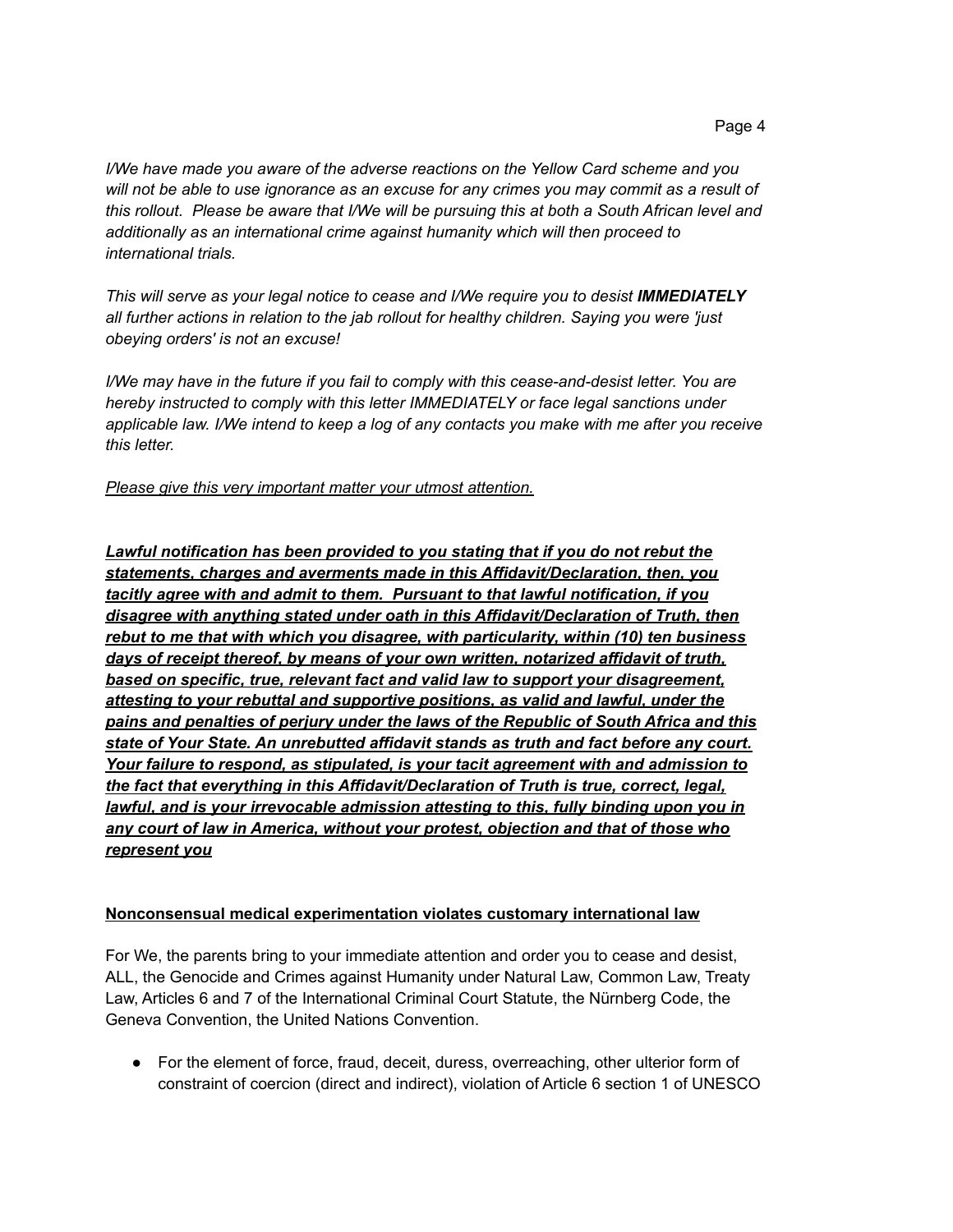- Universal Declaration on Bioethics and Human Right and Article 6 section 3 of UNESCO Universal Declaration on Bioethics and Human Right.
- Covid19-Coronavirus19-vaccination (failed-animal-clinical-trial-on-safety) and experimentation (genetic bio-warfare) – medical experimentation
- PCR-test medical diagnostic
- Mask-mandate (Private and public spaces, all transportation)(detrimental to health due to long term lack of oxygen and bacteria pneumonia from the mask) – medical preventive
- Quarantine-and-track medical preventive

For this will serve as your lawful notice to cease and desist all further actions described above, effective immediately.

*Primum non nocere – First do no Harm First do no harm. It is your lawful, moral and ethical duty to uphold the law and to cause no harm, loss or injury and to prevent harm, loss and injury. As a Maxim in Law, 'He who does not prevent what he is able to prevent, is considered as committing the thing. Black's Law Dictionary 2nd Edition.*

We also remind you, that deliberate harm aimed at or caused to sovereign men and women, boys and girls by (Insert School Name Below)

or its appointed agents is grievous trespass and serious breach of the peace of We the People. Moreover, any surrender of sovereignty or jurisdiction of We the People to an outside foreign nation, organisation or agency such as the World Health Organisation, is of course treason.

*I reserve the right to act on behalf of others who have been trespassed against and harmed by legislation, policies, orders, or any other edicts, mandates specified or unspecified relating to COVID-19, coronavirus, by you or your actions as we move forward in time, who may not have the ability to do so under threat of reprisals, job loss, threats of fear, violence, or any other loss of liberty.*

*You now have 10 days notice before further action is taken.*

# *ALL-RIGHTS-RESERVED. WITHOUT-RECOURSE. NON-ASSUMPSIT - NON-ASSUMPTIVE.*

*By Parents & Lawful Guardians Of The Children: Autograph Below (:Name: Surname)*

## Page 5